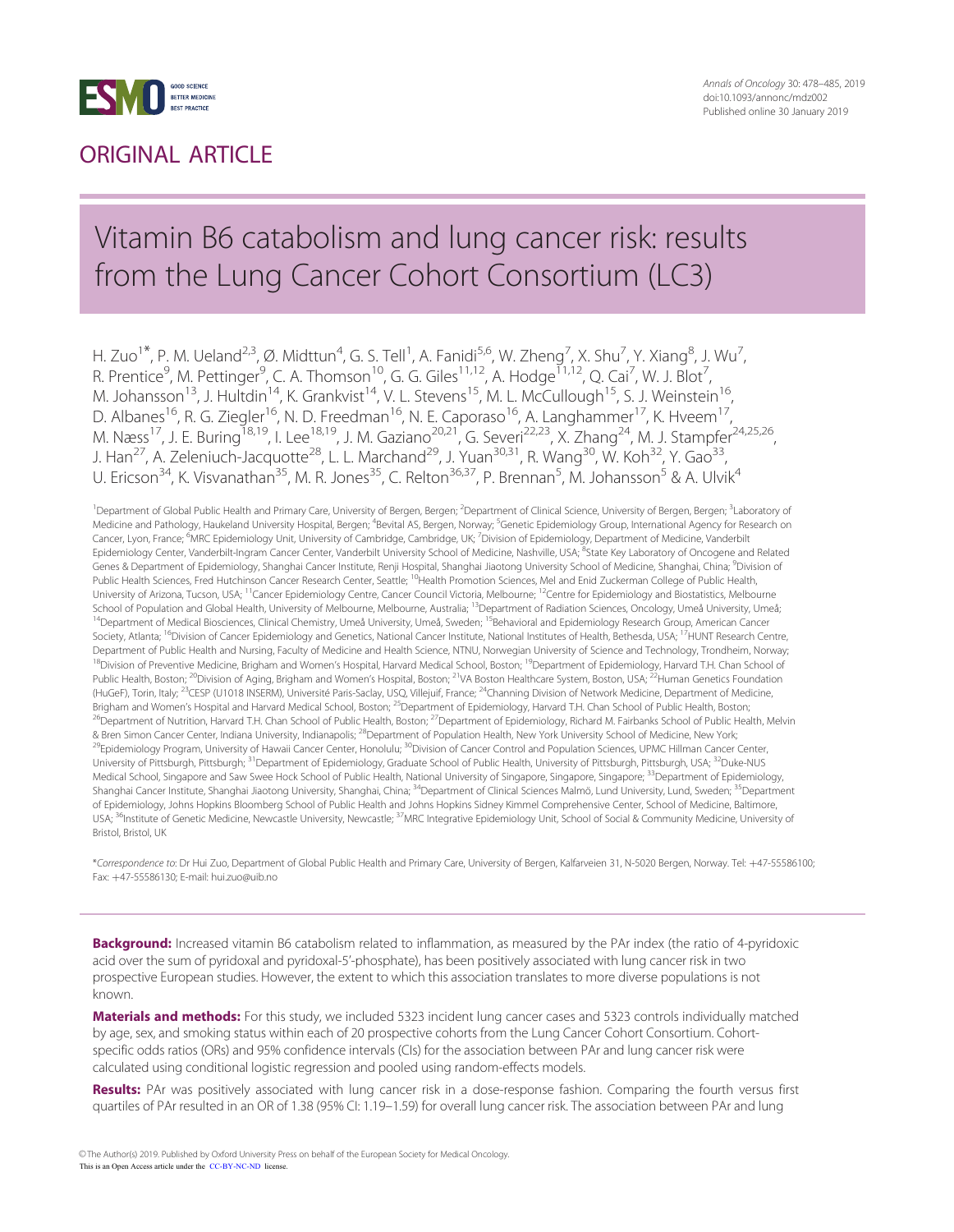# <span id="page-1-0"></span>Annals of Oncology **Annals of Oncology Annal article**

cancer risk was most prominent in former smokers (OR: 1.69, 95% CI: 1.36–2.10), men (OR: 1.60, 95% CI: 1.28–2.00), and for cancers diagnosed within 3 years of blood draw (OR: 1.73, 95% CI: 1.34–2.23).

Conclusion: Based on pre-diagnostic data from 20 cohorts across 4 continents, this study confirms that increased vitamin B6 catabolism related to inflammation and immune activation is associated with a higher risk of developing lung cancer. Moreover, PAr may be a pre-diagnostic marker of lung cancer rather than a causal factor.

Key words: PAr, vitamin B6, lung cancer, Lung Cancer Cohort Consortium, inflammation, nested case-control study

## Introduction

Lung cancer remains the leading cause of cancer death in the United States [\[1\]](#page-7-0) and worldwide [\[2\]](#page-7-0), with less than one out of five cases surviving more than 5 years following diagnosis [[3](#page-7-0)]. In addition to smoking, the primary risk factor for lung cancer, chronic inflammation is believed to play a critical role in cancer development [[4](#page-7-0)] and may be involved in the tumor-promoting effect of smoking [[4\]](#page-7-0). A recent randomized trial revealed a potential protective effect of anti-inflammatory therapy on lung cancer incidence and mortality [[5\]](#page-7-0).

Circulating pyridoxal-5'-phosphate (PLP), the widely used marker of vitamin B6 status, has been linked to risk of various cancers in epidemiological studies, including lung cancer [[6](#page-7-0)]. However, the estimated associations of PLP with lung cancer risk vary considerably across studies [\[7–9\]](#page-7-0), which may be due to the fact that circulating concentrations of PLP are influenced by several factors, including dietary or supplemental intake, inflammation, serum albumin, and alkaline phosphatase levels [\[10\]](#page-7-0).

Considering the limitations of PLP as a biomarker, we have proposed the PAr index, defined as the ratio 4-pyridoxic acid  $(PA)/(pyridoxal + PLP)$  [\[11](#page-7-0), [12\]](#page-7-0). Several inflammation-related processes involving PLP-catabolizing enzymes, oxidative stress, and kidney damage may contribute to a skewing of the concentrations of B6 vitamers in plasma toward more PA relative to pyridoxal+ PLP, resulting in an elevated PAr [[13\]](#page-7-0). Therefore, PAr serves as a marker of increased vitamin B6 catabolism during inflammation and related cellular immune activation. We have previously reported findings from two studies, the Hordaland Health Study (HUSK) [[14\]](#page-7-0) and the European Prospective Investigation into Cancer and Nutrition (EPIC) [[13](#page-7-0)], suggesting that PAr is associated with lung cancer risk. For instance, the EPIC study that included 892 cases and 1748 matched controls suggested that a doubling in PAr levels was associated with 52% higher lung cancer risk, and the risk increased most in former smokers and for squamous cell carcinoma (SCC) [\[13](#page-7-0)].

However, current evidence on PAr and lung cancer has been limited to European populations. Circulating levels of vitamins and their metabolites vary substantially across cohorts and continents due to many factors, including diet, lifestyle, vitamin supplementation, and food fortification [[15\]](#page-7-0). Considering the large variations in PLP and PAr levels [\[15\]](#page-7-0), it is not known if the reported positive association of PAr with lung cancer applies to populations with wide variance in the levels of this biomarker.

In order to comprehensively evaluate this question, we conducted a study of PAr within the Lung Cancer Cohort Consortium (LC3), the largest investigation to date assessing biomarkers of one-carbon metabolism in lung cancer, involving 20 prospective cohorts from around the world.

## Methods

## Study population and design

Details of the LC3 have been reported previously [[8\]](#page-7-0). In brief, a total of 20 prospective cohort studies, which were members of the US National Cancer Institute (NCI) Cohort Consortium in 2009 and had cryopreserved plasma/serum samples available were included. The LC3 included 11 cohorts from the United States, 4 cohorts from Europe (Norway, Sweden, and Finland), 4 cohorts from Asia (China and Singapore), and 1 cohort from Australia, resulting in a combined cohort population of more than 2 000 000 participants [[8\]](#page-7-0). Written informed consent was provided by all study participants, and the research was approved by the institutional review board of the International Agency for Research of Cancer and each participating cohort.

### Cases ascertainment and control selection

Lung cancer cases were defined on the basis of the International Classification of Diseases for Oncology, Second Edition and included invasive cancers coded as C34.0-C34.9. From the 11 399 incident lung cancer cases with pre-diagnostic blood samples, 5545 cases were selected. Never and former smokers were oversampled to increase statistical power in analyses stratified by smoking. For each case, one control was selected by incidence density sampling and matched by cohort, sex, race (US cohorts only), date of birth ( $\pm 1$  year, relaxed to  $\pm 3$  years), date of blood collection ( $\pm$ 1 month, relaxed to  $\pm$ 3 months), and smoking status in five categories: never smokers, short- and long-term quitters among former smokers  $(<$  10 years,  $\ge$  10 years since quitting), and light and heavy smokers among current smokers  $(<15, \geq 15$  cigarettes per day). After various exclusions [\[8](#page-7-0)], 5364 lung cancer case–control pairs were included. We further excluded 41 case–control pairs with missing PA, pyridoxal or PLP measurements, yielding a final analytic sample of 5323 case–control pairs (10 646 participants).

#### Biochemical measurement

All blood samples were stored at  $\leq -80^{\circ}$ C until shipment to the Bevital laboratory [\(www.bevital.no](http://www.bevital.no)) for biochemical analyses. The time from blood draw to the measurement of PA, pyridoxal and PLP ranged from 2 to 38 years. Concentrations of PA, pyridoxal, PLP, cotinine (a marker of recent nicotine exposure) [\[16](#page-7-0)] and creatinine [\[17](#page-7-0)] were determined by liquid chromatography-tandem mass spectrometry (LC-MS/MS). Cases and their matched controls were analyzed together within the same batches in random order, with laboratory staff blinded to the case-control status of the blood samples. The within-day coefficients of variation for the assays were 2.3%–4.6% and between-day coefficients of variation were 2.2%–12.3% [[15,](#page-7-0) [16](#page-7-0)]. The estimated glomerular filtration rate (eGFR) was calculated on the basis of the chronic kidney diseaseepidemiology creatinine equation [\[18\]](#page-7-0).

#### Statistical analysis

Geometric mean [95% confidence interval (CI)] of PAr in each cohort was estimated by using generalized linear model adjusted for age, sex,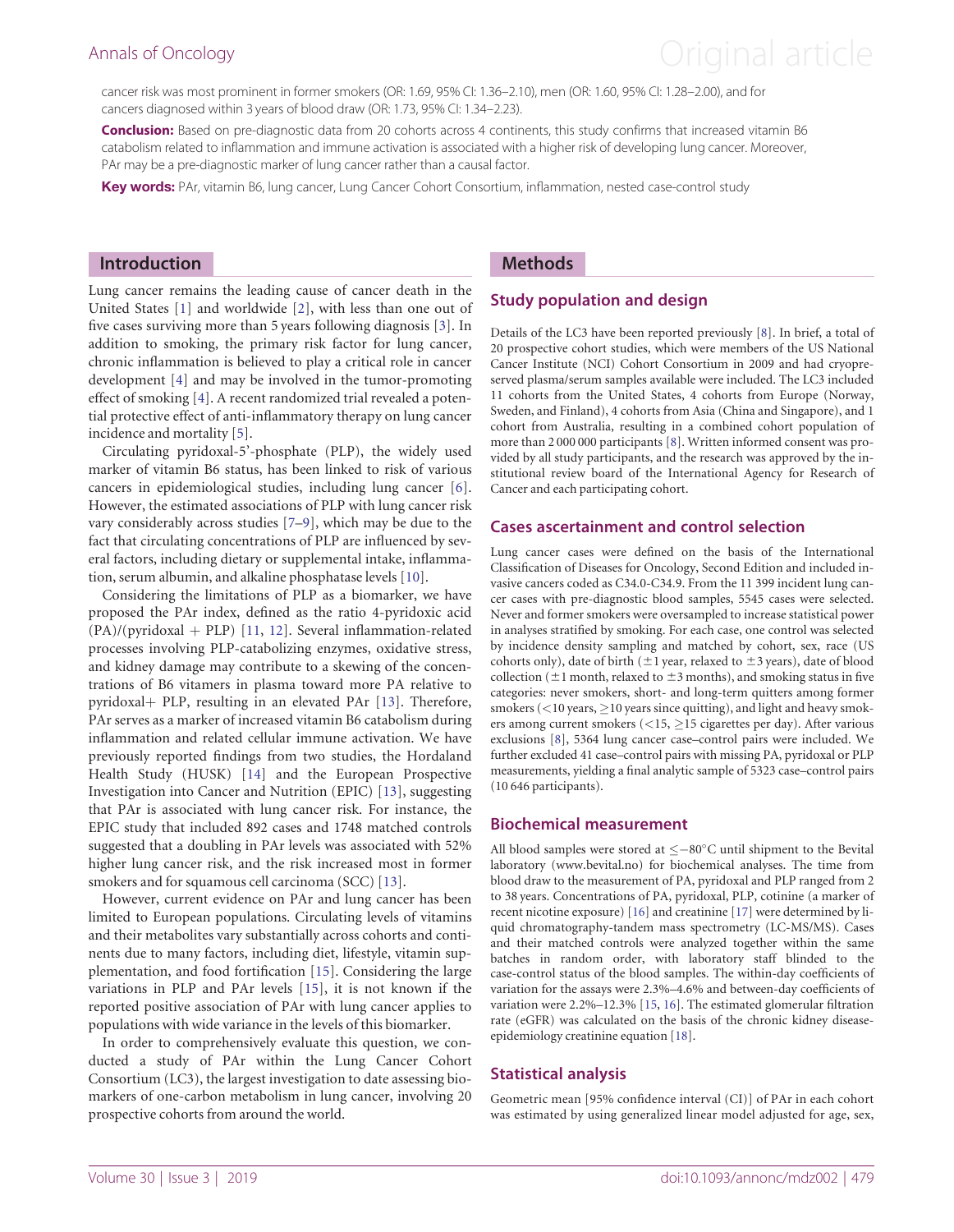<span id="page-2-0"></span>Original article **Annals of Oncology** 



Figure 1. Multivariable-adjusted geometric means of PAr in 20 cohorts. Error bars indicate 95% confidence intervals (CIs). Geometric mean (95% CI) of PAr in each cohort was estimated by using generalized linear model adjusted for age, sex and smoking (never, former, and current smokers) and estimated glomerular filtration rate (continuous). ATBC, The Alpha-Tocopherol, Beta-Carotene Cancer Prevention Study; CLUE, The Campaign Against Cancer and Stroke (CLUE I) and the Campaign Against Cancer and Heart Disease (CLUE II); CPS-II, The American Cancer Society Cancer Prevention Study-II Nutrition Cohort; HPFS, Health Professionals Follow-up Study; HUNT, The Nord-Trøndelag Health Study; MCCS, The Melbourne Collaborative Cohort Study; MDCS, The Malmö Diet and Cancer Study; MEC, The Multiethnic Cohort; NHS, The Nurses' Health Study; NSHDS, The Northern Sweden Health and Disease Study Cohort; NYU, The New York University Women's Health Study; PHS, Physicians' Health Study; PLCO, Prostate, Lung, Colorectal and Ovarian Cancer Screening Trial; SCCS, The Southern Community Cohort Study; SCHS, The Singapore Chinese Health Study; SCS, The Shanghai Cohort Study; SMHS, The Shanghai Men's Health Study; SWHS, The Shanghai Women's Health Study; WHI, The Women's Health Initiative; WHS, Women's Health Study.

and smoking (never, former, and current smokers) and eGFR (continuous). The correlation between PAr and eGFR was assessed using Spearman's correlation coefficient, adjusted for age, sex, and cohort.

## **Results**

## Descriptive analyses

We used a two-stage modeling approach [[19\]](#page-7-0) to estimate the association between PAr and lung cancer risk. In the first stage, conditional logistic regression models were used to calculate cohort-specific odds ratios (ORs) with 95% CIs for lung cancer, conditioning on individual case sets. ORs were calculated for the fourth relative to the first quartile of PAr based on its distribution among the control subjects within each cohort, due to large differences in PAr levels across cohorts. The models were adjusted for pre-defined covariates including eGFR (continuous) and cotinine concentrations as quartiles defined from the distribution among current smokers. In sensitivity analysis, the models were additionally adjusted for body mass index (continuous). Also, we fitted models that were additionally adjusted for smoking duration or pack-years of smoking among ever smokers. In the second stage, study-specific ORs were pooled using random-effects meta-analysis, taking the possibility of between-study heterogeneity into account. Heterogeneity across subgroups was assessed by Cochrane's Q test and the  $I^2$  index [[20\]](#page-7-0).

The primary analyses were conducted using all the study participants, and by region. We additionally generated risk estimates within strata by sex and smoking (never, former, and current smokers) using the same approach. Stratified risk analyses were also conducted by histology of lung cancer and by years from blood draw to diagnosis. Our secondary analysis included PAr as a continuous exposure, using log<sub>2</sub>-transformed PAr in conditional logistic regression models. Estimates from this model can be interpreted as the relative risk associated with a doubling in PAr levels.

All statistical analyses were carried out using SAS (version 9.4; SAS Institute, Inc., Cary, NC). Figures were produced using R (version 3.4.2, [www.r-project.org\)](http://www.r-project.org). All tests were two sided and a P value <0.05 was considered statistically significant.

Characteristics of the 10 646 study participants at baseline are shown in Table [1](#page-3-0). Of the individually matched cases and controls, 54% were men. Overall, the median age at blood draw was 62 years, and the median time from blood draw to diagnosis of lung cancer was 6.1 years. Nearly half of the participants (47%) were current smokers, 28% were former smokers, and 25% never smokers. In addition, the PAr level  $[median (5<sup>th</sup>-95<sup>th</sup> percentile)]$ among never, former, and current smokers was 0.36 (0.16–0.93), 0.50 (0.22–1.22), and 0.41 (0.14–0.96), respectively. PAr levels varied substantially across cohorts (Figure 1) and regions (Table [1](#page-3-0)). The adjusted geometric mean of PAr was highest (0.51) in the US cohorts and lowest (0.29) in the Asian cohorts. We observed an inverse relation between PAr and eGFR (Spearman's  $p = -0.19, P < 0.001$ ).

## Overall analysis of the association between PAr and lung cancer risk

PAr was positively associated with lung cancer risk in a dose response fashion (Figure [2](#page-4-0)), with OR (95% CI) in the highest versus lowest quartile of 1.38 (1.19–1.59). When analyzing PAr as a continuous log<sub>2</sub>-transformed variable, a doubling in PAr was associated with 1.14-fold risk of lung cancer (OR for log<sub>2</sub> PAr: 1.14, 95% CI: 1.05–1.25) (overall  $P_{\text{heterogeneity}} = 0.006; I^2 = 49.2\%$ ) ([supplementary Figure S1](https://academic.oup.com/annonc/article-lookup/doi/10.1093/annonc/mdz002#supplementary-data), available at Annals of Oncology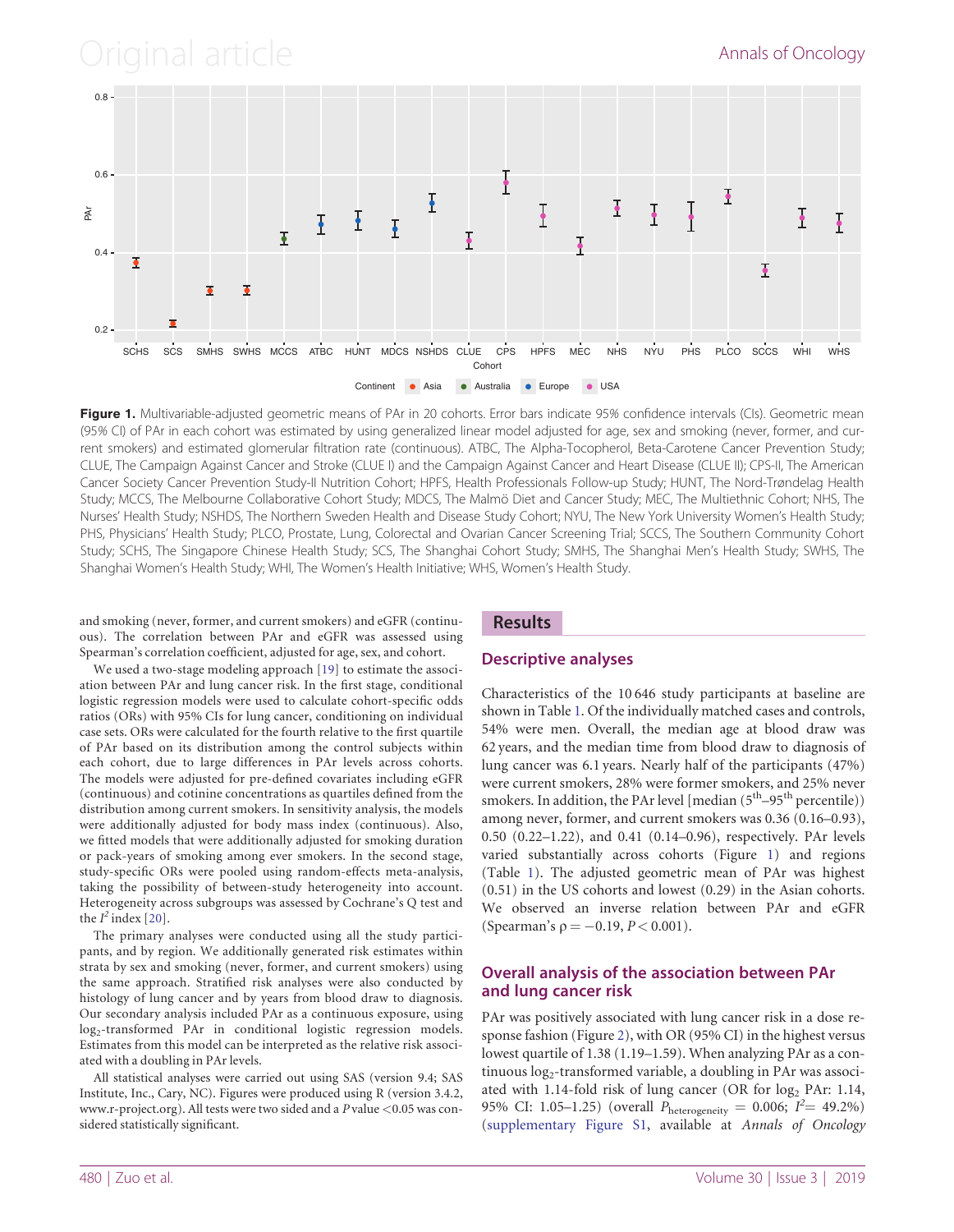<span id="page-3-0"></span>

| 83.7 (53.9-104.4)<br>32.9 (10.4-312.6)<br>47.6 (15.2-266.2)<br>8.9 (4.1-185.6)<br>$0.51(0.23 - 1.26)$<br>4.0 (0-2142)<br>64 (48-78)<br>$70(55 - 83)$<br>$5(1 - 16)$<br>$(n = 2400)$<br>991 (41.3)<br>569 (23.7)<br>1007(420)<br>824 (34.3)<br>112(4.7)<br>Cases<br>91.1 (64.1-106.6)<br>30.9 (13.1-102.0)<br>19.6 (10.9-81.3)<br>$0.46(0.23 - 0.95)$<br>13.9 (5.9-52.9)<br>792 (0-1698)<br>60 (44-71)<br>475 (56.9)<br>107(12.8)<br>190 (22.8)<br>538 (64.4)<br>$(n = 835)$<br>Controls<br>91.3 (63.4-107.4)<br>31.3 (14.2-212.1) 31.3 (14.2-114.3) 28.1 (12.4-104.9)<br>$0.50(0.25 - 0.95)$<br>19.9 (10.7-72.0)<br>13.3 (5.5-50.8)<br>959 (0-1866)<br>60 (44-71)<br>68 (53-82)<br>$10(2-16)$<br>475 (56.9)<br>107(12.8)<br>190 (22.8)<br>538 (64.4)<br>$(n = 835)$<br>15(1.8)<br>Cases<br>91.9 (65.1-108.5)<br>9.2 (0.4-2084)<br>19.5 (10.5-167.9) 19.9 (11.0-74.6)<br>$0.41(0.19 - 0.87)$ 0.41 $(0.22 - 0.82)$<br>$15.9(9.1-65.5)$<br>61 (45-68)<br>213 (60.2)<br>$(n = 354)$<br>49 (13.8)<br>145 (41.0)<br>160 (45.2)<br>Controls<br>92.7 (67.0-107.0)<br>15.2 (8.2-126.2)<br>23.3 (0.7-2324)<br>$70(56 - 78)$<br>61 (46-68)<br>$10(2-17)$<br>$(n = 354)$<br>49 (13.8)<br>145 (41.0)<br>213 (60.2)<br>160 (45.2)<br>31 (8.8)<br>Cases<br>89.4 (62.7-106.7)<br>31.3 (12.4-119.4)<br>$0.29(0.11 - 0.71)$<br>218 (0.9-1772)<br>$11.6(5.3-48.6)$<br>$12.3(4.5-65.0)$<br>62 (46-74)<br>$(n = 1734)$<br>1188 (68.5)<br>593 (34.2)<br>175 (10.1)<br>966 (55.7)<br>Controls<br>89.8 (62.2-106.9)<br>29.2 (11.0-114.9)<br>494 (0.8-2159)<br>$0.30(0.10 - 0.76)$<br>$12.2 (3.7 - 74.9)$<br>$11.3$ $(5.2 - 49.5)$<br>62 (46-74)<br>69 (52-80)<br>$6(1 - 16)$<br>$(n = 1734)$<br>1188 (68.5)<br>175 (10.1)<br>593 (34.2)<br>966 (55.7)<br>16 (0.9)<br>Cases<br>Age at blood draw (years)<br>Time from blood draw to<br>Age at diagnosis (years)<br>Large cell carcinoma<br>eGFR (ml/min/1.73m <sup>2</sup> )<br>Baseline characteristics<br>Biomarkers at baseline<br>Clinical characteristics,<br>Pyridoxal (nmol/l)<br>Cotinine (nmol/l)<br>diagnosis (years)<br>PLP (nmol/l)<br>PA (nmol/l)<br>cases only<br>Histology<br>Sex, men<br>Smoker<br>Current<br>Former<br>Never<br>$PAP^b$ |                      |          |           | Australian cohort |            | European cohorts |            |                          |                       |                          |
|---------------------------------------------------------------------------------------------------------------------------------------------------------------------------------------------------------------------------------------------------------------------------------------------------------------------------------------------------------------------------------------------------------------------------------------------------------------------------------------------------------------------------------------------------------------------------------------------------------------------------------------------------------------------------------------------------------------------------------------------------------------------------------------------------------------------------------------------------------------------------------------------------------------------------------------------------------------------------------------------------------------------------------------------------------------------------------------------------------------------------------------------------------------------------------------------------------------------------------------------------------------------------------------------------------------------------------------------------------------------------------------------------------------------------------------------------------------------------------------------------------------------------------------------------------------------------------------------------------------------------------------------------------------------------------------------------------------------------------------------------------------------------------------------------------------------------------------------------------------------------------------------------------------------------------------------------------------------------------------------------------------------------------------------------------------------------------------------------------------------------------------------------------------------------------|----------------------|----------|-----------|-------------------|------------|------------------|------------|--------------------------|-----------------------|--------------------------|
|                                                                                                                                                                                                                                                                                                                                                                                                                                                                                                                                                                                                                                                                                                                                                                                                                                                                                                                                                                                                                                                                                                                                                                                                                                                                                                                                                                                                                                                                                                                                                                                                                                                                                                                                                                                                                                                                                                                                                                                                                                                                                                                                                                                 |                      |          |           |                   |            |                  |            | $(n = 2400)$<br>Controls | $(n = 5323)$<br>Cases | $(n = 5323)$<br>Controls |
|                                                                                                                                                                                                                                                                                                                                                                                                                                                                                                                                                                                                                                                                                                                                                                                                                                                                                                                                                                                                                                                                                                                                                                                                                                                                                                                                                                                                                                                                                                                                                                                                                                                                                                                                                                                                                                                                                                                                                                                                                                                                                                                                                                                 |                      |          |           |                   |            |                  |            |                          |                       |                          |
|                                                                                                                                                                                                                                                                                                                                                                                                                                                                                                                                                                                                                                                                                                                                                                                                                                                                                                                                                                                                                                                                                                                                                                                                                                                                                                                                                                                                                                                                                                                                                                                                                                                                                                                                                                                                                                                                                                                                                                                                                                                                                                                                                                                 |                      |          |           |                   |            |                  |            | 64 (48-78)               | 62 (47-76)            | 62 (47-75)               |
|                                                                                                                                                                                                                                                                                                                                                                                                                                                                                                                                                                                                                                                                                                                                                                                                                                                                                                                                                                                                                                                                                                                                                                                                                                                                                                                                                                                                                                                                                                                                                                                                                                                                                                                                                                                                                                                                                                                                                                                                                                                                                                                                                                                 |                      |          |           |                   |            |                  |            | 991 (41.3)               | 2867 (53.9)           | 2867 (53.9)              |
|                                                                                                                                                                                                                                                                                                                                                                                                                                                                                                                                                                                                                                                                                                                                                                                                                                                                                                                                                                                                                                                                                                                                                                                                                                                                                                                                                                                                                                                                                                                                                                                                                                                                                                                                                                                                                                                                                                                                                                                                                                                                                                                                                                                 |                      |          |           |                   |            |                  |            |                          |                       |                          |
|                                                                                                                                                                                                                                                                                                                                                                                                                                                                                                                                                                                                                                                                                                                                                                                                                                                                                                                                                                                                                                                                                                                                                                                                                                                                                                                                                                                                                                                                                                                                                                                                                                                                                                                                                                                                                                                                                                                                                                                                                                                                                                                                                                                 |                      |          |           |                   |            |                  |            | 569 (23.7)               | 318 (24.8)            | 1318 (24.8)              |
|                                                                                                                                                                                                                                                                                                                                                                                                                                                                                                                                                                                                                                                                                                                                                                                                                                                                                                                                                                                                                                                                                                                                                                                                                                                                                                                                                                                                                                                                                                                                                                                                                                                                                                                                                                                                                                                                                                                                                                                                                                                                                                                                                                                 |                      |          |           |                   |            |                  |            | 1007(42.0)               | [517 (28.5)           | (517 (28.5)              |
|                                                                                                                                                                                                                                                                                                                                                                                                                                                                                                                                                                                                                                                                                                                                                                                                                                                                                                                                                                                                                                                                                                                                                                                                                                                                                                                                                                                                                                                                                                                                                                                                                                                                                                                                                                                                                                                                                                                                                                                                                                                                                                                                                                                 |                      |          |           |                   |            |                  |            | 824 (34.3)               | 2488 (46.7)           | 2488 (46.7)              |
|                                                                                                                                                                                                                                                                                                                                                                                                                                                                                                                                                                                                                                                                                                                                                                                                                                                                                                                                                                                                                                                                                                                                                                                                                                                                                                                                                                                                                                                                                                                                                                                                                                                                                                                                                                                                                                                                                                                                                                                                                                                                                                                                                                                 |                      |          |           |                   |            |                  |            | 82.9 (53.4-103.2)        | 87.9 (58.0-105.8)     | 87.1 (57.4-105.4)        |
|                                                                                                                                                                                                                                                                                                                                                                                                                                                                                                                                                                                                                                                                                                                                                                                                                                                                                                                                                                                                                                                                                                                                                                                                                                                                                                                                                                                                                                                                                                                                                                                                                                                                                                                                                                                                                                                                                                                                                                                                                                                                                                                                                                                 |                      |          |           |                   |            |                  |            |                          |                       |                          |
|                                                                                                                                                                                                                                                                                                                                                                                                                                                                                                                                                                                                                                                                                                                                                                                                                                                                                                                                                                                                                                                                                                                                                                                                                                                                                                                                                                                                                                                                                                                                                                                                                                                                                                                                                                                                                                                                                                                                                                                                                                                                                                                                                                                 |                      |          |           |                   |            |                  |            | $3.1 (0 - 1964)$         | 98.4 (0-2103)         | $12.6 (0 - 1864)$        |
|                                                                                                                                                                                                                                                                                                                                                                                                                                                                                                                                                                                                                                                                                                                                                                                                                                                                                                                                                                                                                                                                                                                                                                                                                                                                                                                                                                                                                                                                                                                                                                                                                                                                                                                                                                                                                                                                                                                                                                                                                                                                                                                                                                                 |                      |          |           |                   |            |                  |            | 49.9 (16.3-271.6)        | 35.3 (12.5-205.4)     | 37.3 (13.9-196.5)        |
|                                                                                                                                                                                                                                                                                                                                                                                                                                                                                                                                                                                                                                                                                                                                                                                                                                                                                                                                                                                                                                                                                                                                                                                                                                                                                                                                                                                                                                                                                                                                                                                                                                                                                                                                                                                                                                                                                                                                                                                                                                                                                                                                                                                 |                      |          |           |                   |            |                  |            | 18.2 (4.5-184.7)         | $14.3(4.9 - 113.0)$   | 14.6 (5.2-112.8)         |
|                                                                                                                                                                                                                                                                                                                                                                                                                                                                                                                                                                                                                                                                                                                                                                                                                                                                                                                                                                                                                                                                                                                                                                                                                                                                                                                                                                                                                                                                                                                                                                                                                                                                                                                                                                                                                                                                                                                                                                                                                                                                                                                                                                                 |                      |          |           |                   |            |                  |            | 32.9 (10.2-323.9)        | 20.6 (6.3-200.1)      | 20.6 (6.7-187.6)         |
|                                                                                                                                                                                                                                                                                                                                                                                                                                                                                                                                                                                                                                                                                                                                                                                                                                                                                                                                                                                                                                                                                                                                                                                                                                                                                                                                                                                                                                                                                                                                                                                                                                                                                                                                                                                                                                                                                                                                                                                                                                                                                                                                                                                 |                      |          |           |                   |            |                  |            | $0.49(0.22 - 1.20)$      | $0.43(0.16 - 1.05)$   | $0.41(0.16 - 1.02)$      |
|                                                                                                                                                                                                                                                                                                                                                                                                                                                                                                                                                                                                                                                                                                                                                                                                                                                                                                                                                                                                                                                                                                                                                                                                                                                                                                                                                                                                                                                                                                                                                                                                                                                                                                                                                                                                                                                                                                                                                                                                                                                                                                                                                                                 |                      |          |           |                   |            |                  |            |                          |                       |                          |
|                                                                                                                                                                                                                                                                                                                                                                                                                                                                                                                                                                                                                                                                                                                                                                                                                                                                                                                                                                                                                                                                                                                                                                                                                                                                                                                                                                                                                                                                                                                                                                                                                                                                                                                                                                                                                                                                                                                                                                                                                                                                                                                                                                                 |                      |          |           |                   |            |                  |            |                          |                       |                          |
|                                                                                                                                                                                                                                                                                                                                                                                                                                                                                                                                                                                                                                                                                                                                                                                                                                                                                                                                                                                                                                                                                                                                                                                                                                                                                                                                                                                                                                                                                                                                                                                                                                                                                                                                                                                                                                                                                                                                                                                                                                                                                                                                                                                 |                      |          |           |                   |            |                  |            |                          | 69.7 (53.6-82.0)      |                          |
|                                                                                                                                                                                                                                                                                                                                                                                                                                                                                                                                                                                                                                                                                                                                                                                                                                                                                                                                                                                                                                                                                                                                                                                                                                                                                                                                                                                                                                                                                                                                                                                                                                                                                                                                                                                                                                                                                                                                                                                                                                                                                                                                                                                 |                      |          |           |                   |            |                  |            |                          | $6.1(0-16.0)$         |                          |
|                                                                                                                                                                                                                                                                                                                                                                                                                                                                                                                                                                                                                                                                                                                                                                                                                                                                                                                                                                                                                                                                                                                                                                                                                                                                                                                                                                                                                                                                                                                                                                                                                                                                                                                                                                                                                                                                                                                                                                                                                                                                                                                                                                                 |                      |          |           |                   |            |                  |            |                          |                       |                          |
|                                                                                                                                                                                                                                                                                                                                                                                                                                                                                                                                                                                                                                                                                                                                                                                                                                                                                                                                                                                                                                                                                                                                                                                                                                                                                                                                                                                                                                                                                                                                                                                                                                                                                                                                                                                                                                                                                                                                                                                                                                                                                                                                                                                 |                      |          |           |                   |            |                  |            |                          |                       |                          |
|                                                                                                                                                                                                                                                                                                                                                                                                                                                                                                                                                                                                                                                                                                                                                                                                                                                                                                                                                                                                                                                                                                                                                                                                                                                                                                                                                                                                                                                                                                                                                                                                                                                                                                                                                                                                                                                                                                                                                                                                                                                                                                                                                                                 |                      |          |           |                   |            |                  |            |                          | 174(3.3)              |                          |
|                                                                                                                                                                                                                                                                                                                                                                                                                                                                                                                                                                                                                                                                                                                                                                                                                                                                                                                                                                                                                                                                                                                                                                                                                                                                                                                                                                                                                                                                                                                                                                                                                                                                                                                                                                                                                                                                                                                                                                                                                                                                                                                                                                                 | Small cell carcinoma | 97 (5.6) | 47 (13.3) |                   | 103 (12.3) |                  | 243 (10.1) |                          | 490 (9.2)             |                          |
| 288 (12.0)<br>162 (194)<br>67 (18.9)<br>311 (17.9)<br>Squamous cell carcinoma                                                                                                                                                                                                                                                                                                                                                                                                                                                                                                                                                                                                                                                                                                                                                                                                                                                                                                                                                                                                                                                                                                                                                                                                                                                                                                                                                                                                                                                                                                                                                                                                                                                                                                                                                                                                                                                                                                                                                                                                                                                                                                   |                      |          |           |                   |            |                  |            |                          | 828 (15.5)            |                          |
| 1028 (42.8)<br>260 (31.2)<br>153 (43.2)<br>608 (35.1)<br>Adenocarcinoma                                                                                                                                                                                                                                                                                                                                                                                                                                                                                                                                                                                                                                                                                                                                                                                                                                                                                                                                                                                                                                                                                                                                                                                                                                                                                                                                                                                                                                                                                                                                                                                                                                                                                                                                                                                                                                                                                                                                                                                                                                                                                                         |                      |          |           |                   |            |                  |            |                          | 2049 (38.5)           |                          |
| 729 (30.4)<br>295 (35.3)<br>56 (15.8)<br>726(41)<br>Viissing /unknown                                                                                                                                                                                                                                                                                                                                                                                                                                                                                                                                                                                                                                                                                                                                                                                                                                                                                                                                                                                                                                                                                                                                                                                                                                                                                                                                                                                                                                                                                                                                                                                                                                                                                                                                                                                                                                                                                                                                                                                                                                                                                                           |                      |          |           |                   |            |                  |            |                          | 1782 (33.5)           |                          |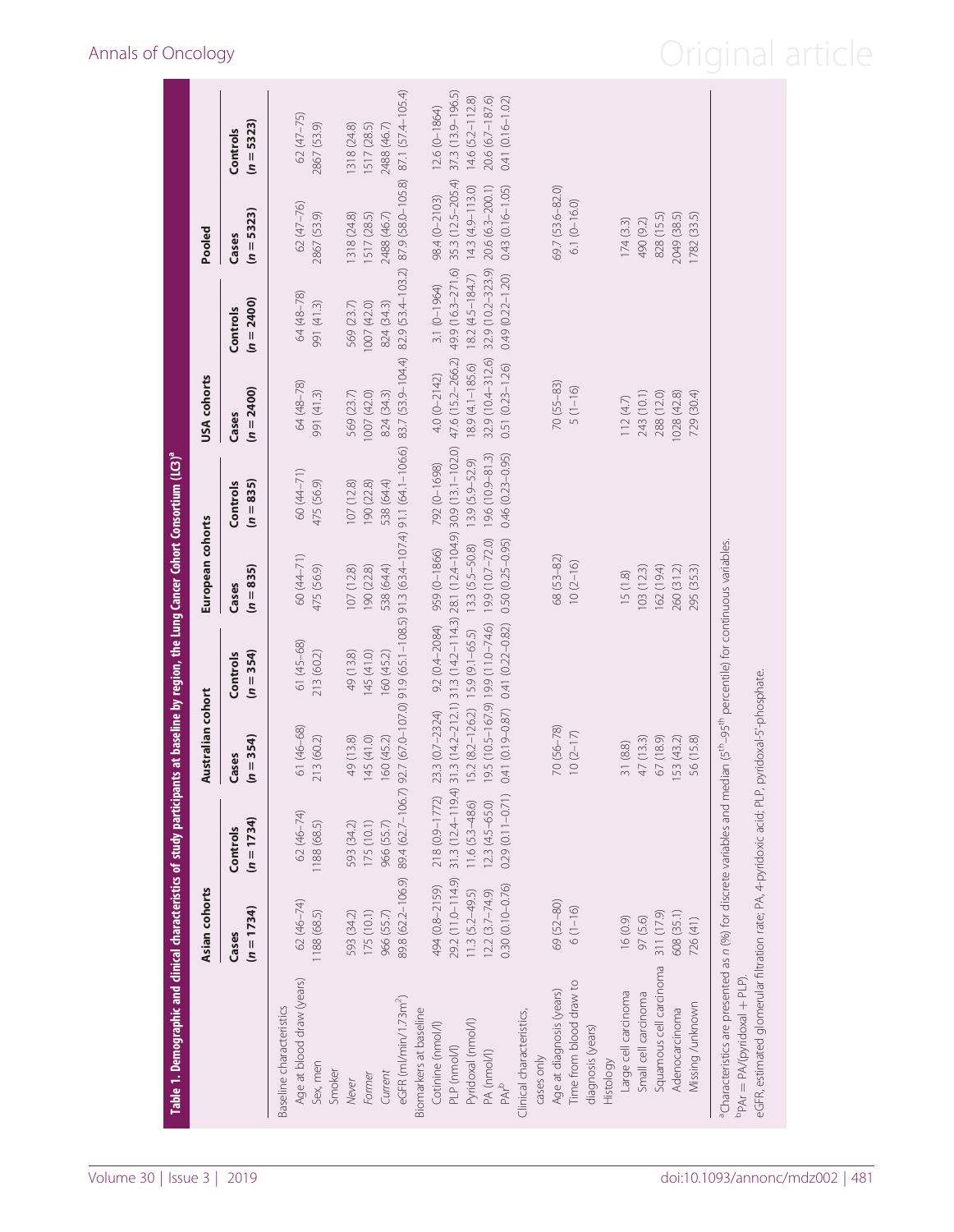# <span id="page-4-0"></span>Original article **Annals of Oncology**



Figure 2. Pooled odds ratios (OR) [95% confidence intervals (CIs)] for lung cancer risk across PAr quartiles. The first quartile of PAr was used as the reference. OR for each quartile was pooled using a random-effects model based on 20 cohorts. Cohort-specific estimates were calculated using conditional logistic regression adjusted for estimated glomerular filtration rate (continuous) and cotinine concentrations as quartiles defined from the distribution among current smokers.

online). The strongest risk association was observed in Europe (OR: 1.67, 95% CI: 1.24–2.26), followed by the United States (OR: 1.38, 95% CI: 1.13–1.69), whereas no significant association was observed in Asia or Australia (overall  $P_{\text{heterogeneity}} = 0.14; I^2 =$ 27.9%) (Figure [3\)](#page-5-0). The weakest associations were generally found in cohorts that only included women ([supplementary Figure S1](https://academic.oup.com/annonc/article-lookup/doi/10.1093/annonc/mdz002#supplementary-data), available at Annals of Oncology online). Further adjustment for body mass index rendered the overall OR estimates slightly stronger (data not shown).

# Stratified analysis by sex and smoking

As shown in Figure [4,](#page-6-0) the association between PAr and lung cancer appeared stronger in men than in women ( $P_{\text{heterogeneity}} =$ 0.07;  $I^{\bar{2}}$  = 69.5%), with a 60% increased risk when comparing the fourth versus first quartile in men. This association was mainly driven by men from the European and US cohorts. Effect modification was also present for smoking categories ( $P_{\text{heterogeneity}} =$ 0.006;  $I^2$  = 79.6%), with the strongest association observed among former smokers (pooled OR: 1.69, 95% CI: 1.36–2.10 for the fourth versus first quartile of PAr) [\(supplementary Figure S2](https://academic.oup.com/annonc/article-lookup/doi/10.1093/annonc/mdz002#supplementary-data), available at Annals of Oncology online). After further adjustment by number of years of smoking or pack-years of smoking, the risk estimates did not change essentially among former smokers but were somewhat attenuated among current smokers ([supplemen](https://academic.oup.com/annonc/article-lookup/doi/10.1093/annonc/mdz002#supplementary-data)[tary Table S1,](https://academic.oup.com/annonc/article-lookup/doi/10.1093/annonc/mdz002#supplementary-data) available at Annals of Oncology online).

## Stratified analysis by histology and time to diagnosis

Stratified analysis by histology showed that the risk association of PAr appeared strongest for SCC (adjusted OR: 1.30, 95% CI: 0.95–1.78 for the fourth versus first quartile of PAr), followed by adenocarcinoma (adjusted OR: 1.26, 95% CI: 1.04–1.52), smallcell carcinoma (adjusted OR: 1.22, 95% CI: 0.84–1.78), and large cell carcinoma (adjusted OR: 0.91, 95% CI: 0.47–1.76). We also observed that the risk estimates were strongest for those who received their lung cancer diagnosis within 3 years of blood draw (adjusted OR: 1.73, 95% CI: 1.34–2.23), and gradually decreased by increasing time from blood draw to lung cancer diagnosis ([supplementary Figure S3](https://academic.oup.com/annonc/article-lookup/doi/10.1093/annonc/mdz002#supplementary-data), available at Annals of Oncology online). In order to address an effect of potentially established

cancer on PAr at baseline, we excluded 411 cases diagnosed within the first year after blood draw and their matched controls from the analysis, and observed consistent results. The risk estimates remained strongest for those who received their lung cancer diagnosis 1–3 years after blood draw (adjusted OR: 1.89, 95% CI: 1.38–2.59).

# **Discussion**

# Principal findings

In this study of pre-diagnostic individual level data from 20 nested case–control studies across Asia, Australia, Europe and the United States, we observed that study participants with increased vitamin B6 catabolism, as indicated by elevated PAr index, had an increased risk of developing lung cancer. This association was strongest in men, former smokers, and those who received a lung cancer diagnosis within the first 3 years after blood draw.

# Comparison with previous studies

This study confirms our previously reported findings [[13,](#page-7-0) [14](#page-7-0)] that PAr is positively associated with lung cancer risk, in particular among men who had ever smoked. Stratified analysis from the present large study showed that the risk association appeared to be strongest in men, former smokers and participants diagnosed with SCC, which is in agreement with results from the EPIC study including eight European countries [[13\]](#page-7-0). Of note, the European cohorts in the LC3 generated a stronger risk estimate (OR: 1.31, 95% CI: 1.10–1.57 for  $log_2$  PAr) than cohorts from Asia, Australia or United States. However, the estimate was still lower than that in EPIC (OR: 1.52, 95% CI: 1.27–1.81 for  $log_2$  PAr), which is presumably attributable to differences in cohort recruitment and characteristics including levels of PLP and PAr. The European cohorts in the LC3 were exclusively from Finland, Norway, and Sweden, and had relatively low PLP concentrations and higher PAr levels, whereas the EPIC study additionally included cohorts from Central and Southern European regions, which had relatively higher plasma PLP and lower PAr levels compared with the Nordic countries.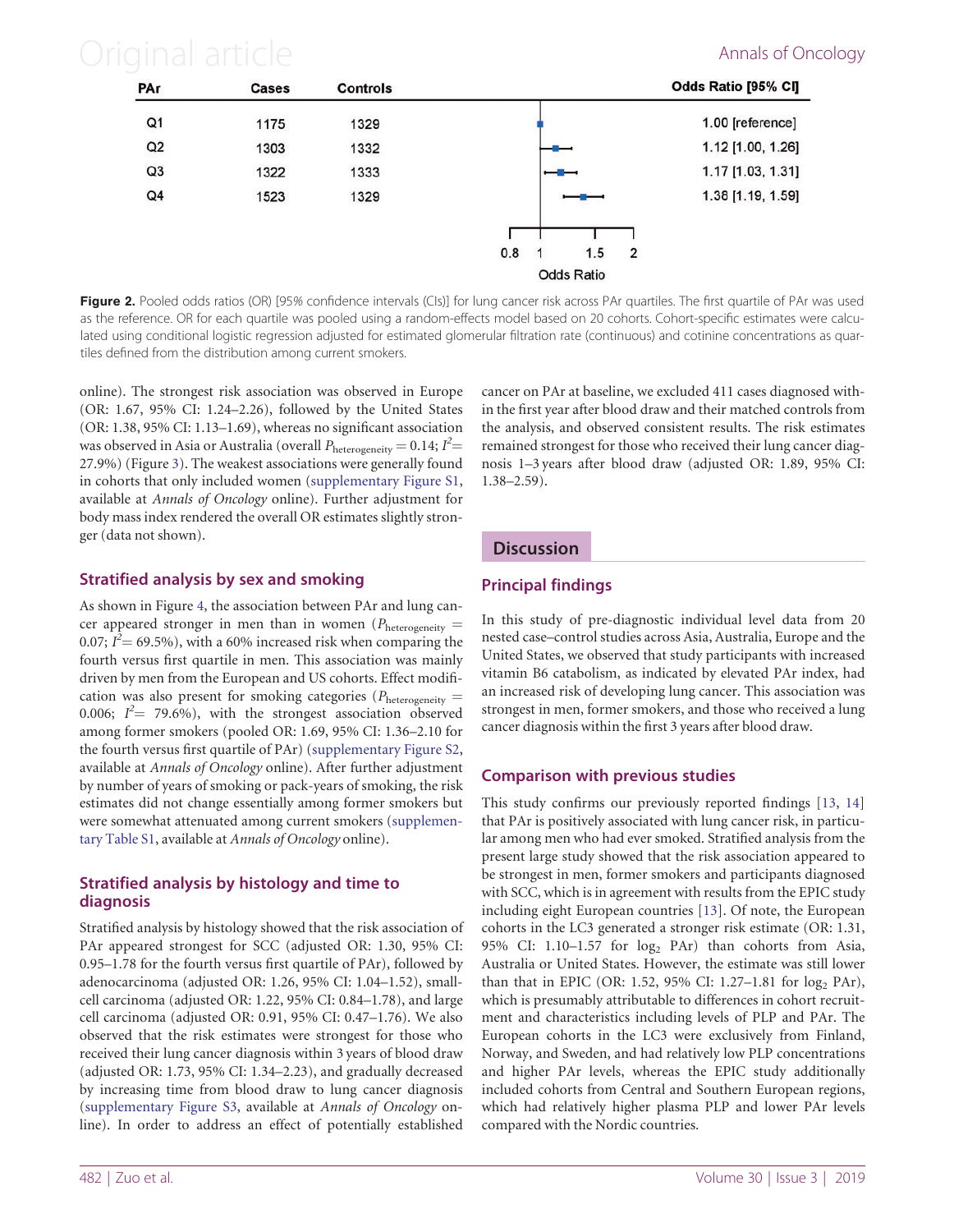# <span id="page-5-0"></span>Annals of Oncology **Annals of Oncology Annal article**

|                  | Cases                                             | <b>Controls</b>                                        |                                                 | Odds Ratio [95% CI] |
|------------------|---------------------------------------------------|--------------------------------------------------------|-------------------------------------------------|---------------------|
| Asia             |                                                   |                                                        |                                                 |                     |
| <b>SCHS</b>      | 422                                               | 422                                                    |                                                 | 2.13 [1.36, 3.33]   |
| <b>SCS</b>       | 472                                               | 472                                                    |                                                 | $0.83$ [0.53, 1.30] |
| <b>SMHS</b>      | 421                                               | 421                                                    |                                                 | 1.32 [0.85, 2.06]   |
| <b>SWHS</b>      | 419                                               | 419                                                    |                                                 | 1.04 [0.67, 1.60]   |
|                  | Subtotal (Pheterogeneity = $0.02;$ $P = 68.3\%$ ) |                                                        |                                                 | 1.25 [0.84, 1.85]   |
| <b>Australia</b> |                                                   |                                                        |                                                 |                     |
| <b>MCCS</b>      | 354                                               | 354                                                    |                                                 | 1.16 [0.75, 1.80]   |
| <b>Europe</b>    |                                                   |                                                        |                                                 |                     |
| <b>ATBC</b>      | 200                                               | 200                                                    |                                                 | 2.10 [1.11, 3.96]   |
| <b>HUNT</b>      | 193                                               | 193                                                    |                                                 | 1.84 [0.96, 3.55]   |
| <b>MDCS</b>      | 198                                               | 198                                                    |                                                 | 1.59 [0.87, 2.92]   |
| <b>NSHDS</b>     | 244                                               | 244                                                    |                                                 | 1.39 [0.82, 2.36]   |
|                  | Subtotal (Pheterogeneity = 0.78; $P = 0.00\%$ )   |                                                        |                                                 | 1.67 [1.24, 2.26]   |
| <b>USA</b>       |                                                   |                                                        |                                                 |                     |
| <b>CLUE</b>      | 191                                               | 191                                                    |                                                 | 1.62 [0.86, 3.05]   |
| <b>CPS</b>       | 182                                               | 182                                                    |                                                 | 1.31 [0.69, 2.49]   |
| <b>HPFS</b>      | 155                                               | 155                                                    |                                                 | 1.38 [0.64, 3.02]   |
| <b>MEC</b>       | 174                                               | 174                                                    |                                                 | 2.56 [1.21, 5.43]   |
| <b>NHS</b>       | 345                                               | 345                                                    |                                                 | 0.98 [0.62, 1.55]   |
| <b>NYU</b>       | 171                                               | 171                                                    |                                                 | 0.90 [0.47, 1.75]   |
| <b>PHS</b>       | 81                                                | 81                                                     |                                                 | 1.30 [0.51, 3.33]   |
| <b>PLCO</b>      | 450                                               | 450                                                    |                                                 | 1.35 [0.89, 2.06]   |
| <b>SCCS</b>      | 226                                               | 226                                                    |                                                 | 2.80 [1.51, 5.19]   |
| WHI              | 241                                               | 241                                                    |                                                 | 1.36 [0.79, 2.35]   |
| <b>WHS</b>       | 184                                               | 184                                                    |                                                 | 1.09 [0.58, 2.06]   |
|                  | Subtotal (Pheterogeneity = $0.27;$ $P = 18.2\%)$  |                                                        |                                                 | 1.38 [1.13, 1.69]   |
|                  |                                                   | Overall Estimate (Pheterogeneity = 0.14; $P = 27.9\%)$ |                                                 | 1.38 [1.19, 1.59]   |
|                  |                                                   |                                                        |                                                 |                     |
|                  |                                                   |                                                        | 0.5<br>$\overline{\mathbf{c}}$<br>1.5<br>3<br>1 |                     |
|                  |                                                   |                                                        | Odds Ratio                                      |                     |

Figure 3. Forest plot showing odds ratios (ORs) [95% confidence intervals (CIs)] for lung cancer risk comparing the fourth to the first quartile of PAr. Cohort-specific ORs were calculated using conditional logistic regression adjusted for estimated glomerular filtration rate (continuous) and cotinine concentrations as quartiles defined from the distribution among current smokers. Results were combined using random effect models overall and for each region. ATBC, The Alpha-Tocopherol, Beta-Carotene Cancer Prevention Study; CLUE, The Campaign Against Cancer and Stroke (CLUE I) and the Campaign Against Cancer and Heart Disease (CLUE II); CPS-II, The American Cancer Society Cancer Prevention Study-II Nutrition Cohort; HPFS, Health Professionals Follow-up Study; HUNT, The Nord-Trøndelag Health Study; MCCS, The Melbourne Collaborative Cohort Study; MDCS, The Malmö Diet and Cancer Study; MEC, The Multiethnic Cohort; NHS, The Nurses' Health Study; NSHDS, The Northern Sweden Health and Disease Study Cohort; NYU, The New York University Women's Health Study; PHS, Physicians' Health Study; PLCO, Prostate, Lung, Colorectal and Ovarian Cancer Screening Trial; SCCS, The Southern Community Cohort Study; SCHS, The Singapore Chinese Health Study; SCS, The Shanghai Cohort Study; SMHS, The Shanghai Men's Health Study; SWHS, The Shanghai Women's Health Study; WHI, The Women's Health Initiative; WHS, Women's Health Study.

Our findings in LC3 showed that the association between PAr and lung cancer risk was stronger for those who received their lung cancer diagnosis within the first 3 years after blood draw, which is also similar to previously reported findings for PLP [[8](#page-7-0)] and functional vitamin B6 status [\[21](#page-7-0)] in LC3. This particular observation suggests preclinical metabolic changes, that is, increased vitamin B6 catabolism reflecting inflammation and immune activation in carcinogenesis before clinical lung cancer diagnosis. In other words, PAr may be a pre-diagnostic marker of lung cancer rather than a causal factor.

### Possible mechanisms

The association between PAr and lung cancer risk among current smokers was attenuated after careful adjustment for smoking duration and intensity. This suggests that PAr may be related to inflammation and immune activation induced by smoking, which is one of the mechanisms through which smoking causes lung cancer [\[22](#page-7-0)]. More importantly, the strong association among former smokers remained essentially unchanged after such adjustment, indicating that inflammation and immune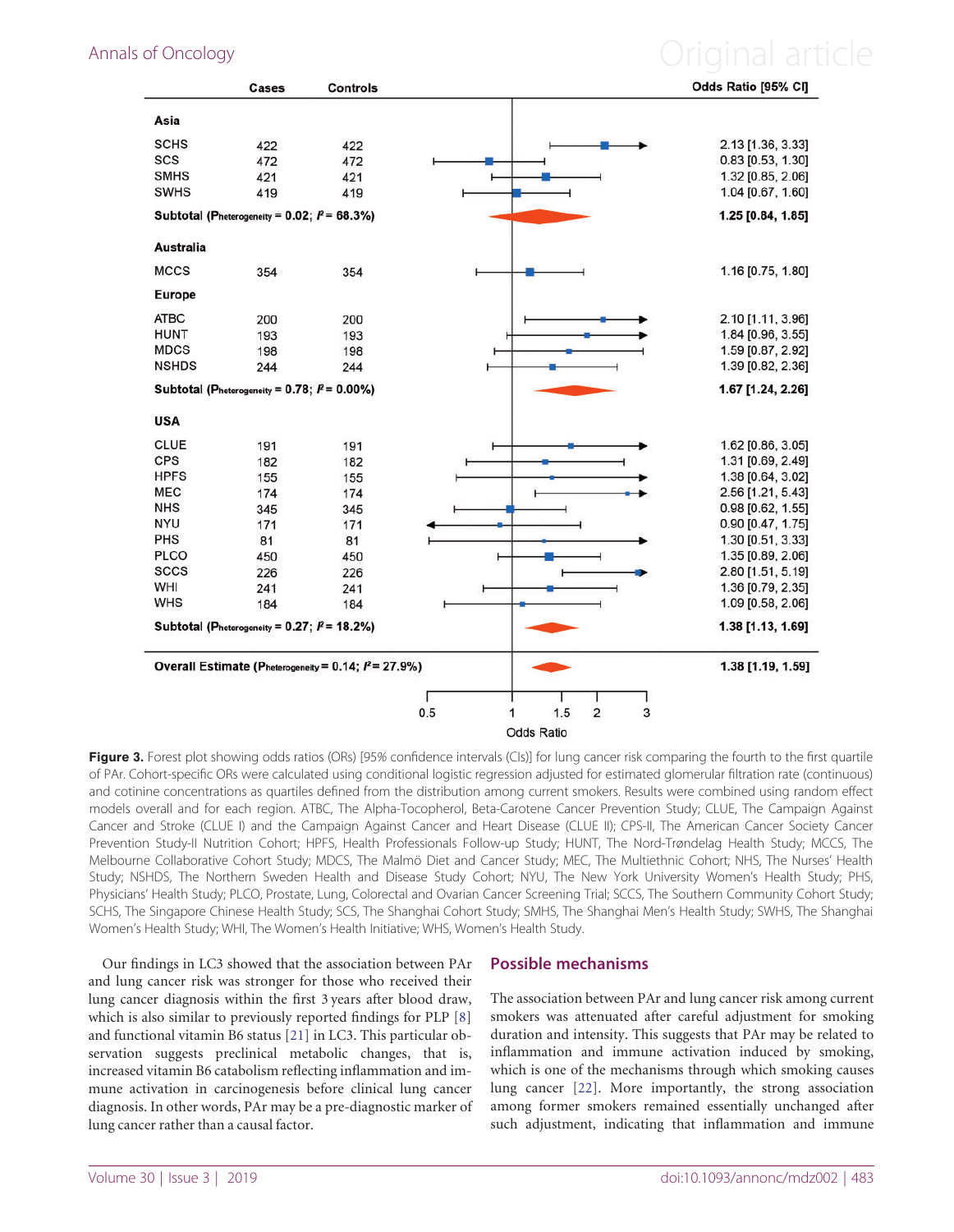# <span id="page-6-0"></span>Original article **Annals of Oncology**



Figure 4. Forest plot showing odds ratios (ORs) [95% confidence intervals (CIs)] for lung cancer risk comparing the fourth to the first quartile of PAr, stratified by sex. Cohort-specific ORs were calculated using conditional logistic regression adjusted for estimated glomerular filtration rate (continuous) and cotinine concentrations as quartiles defined from the distribution among current smokers. Results were combined using random effect models for each region among men and women.

activation affecting lung cancer risk measured by PAr is beyond history of tobacco exposure. Current smokers had low levels of PLP in our study [\[8\]](#page-7-0), and low circulating PLP may increase to levels observed in never smokers after smoking cessation [\[10\]](#page-7-0), which is confirmed by our study. Nevertheless, the PAr among former smokers was even higher than current smokers in our study, largely due to a parallel increase in circulating PA and PLP. Therefore, focusing on increased vitamin B6 catabolism provides new insight into lung carcinogenesis beyond PLP.

# Strengths and limitations

This study has several strengths. First, the large sample size of 5323 case–control pairs enabled well-powered subgroup analyses, and the inclusion of 20 prospective cohorts across four continents provided an unprecedented opportunity to evaluate the generalizability of the relation between PAr and lung cancer. Second, the centralized biochemical measurements with robust quality control further allowed for comparisons between individual cohorts and geographical regions. It has been shown that the components of the PAr (PA and PLP  $+$  pyridoxal) are stable during long-term storage at  $-80^{\circ}$ C [[23\]](#page-7-0). Lastly, we also controlled for current tobacco exposure using cotinine measurements, and the intentional oversampling of never and former smokers allowed for wellpowered stratified analysis by smoking status. However, this study also has limitations. Some cohorts restricted the recruitment to certain subject categories, in particular, several cohorts recruitment was limited to a specific sex, thus complicating between-cohort comparisons. In addition, information on histological data was missing for 34% of the lung cancer cases, thus our finding regarding histological types should be interpreted with caution. As in all epidemiological studies based on measurements at a single time point, our estimates may have underestimated the real association between PAr and lung cancer due to regression dilution bias.

# **Conclusions**

In this large analysis of 10 646 participants from 20 nested case– control studies, elevated PAr reflecting increased vitamin B6 catabolism was associated with an increased risk of lung cancer. This study robustly and comprehensively corroborates previous findings indicating that inflammation and immune activation as captured by increased PAr are associated with lung cancer.

# Acknowledgements

The authors would like to thank the participants and staff of the Health Professionals Follow-up Study and Nurses' Health Study for their valuable contributions as well as the following state cancer registries for their help: AL, AZ, AR, CA, CO, CT, DE, FL, GA, ID, IL, IN, IA, KY, LA, ME, MD, MA, MI, NE, NH, NJ, NY, NC, ND, OH, OK, OR, PA, RI, SC, TN, TX, VA, WA, WY. The authors assume full responsibility for analyses and interpretation of these data. Cancer incidence data for the Campaign Against Cancer and Stroke (CLUE I) and the Campaign Against Cancer and Heart Disease (CLUE II) cohorts were provided by the Maryland Cancer Registry, Center for Cancer Surveillance